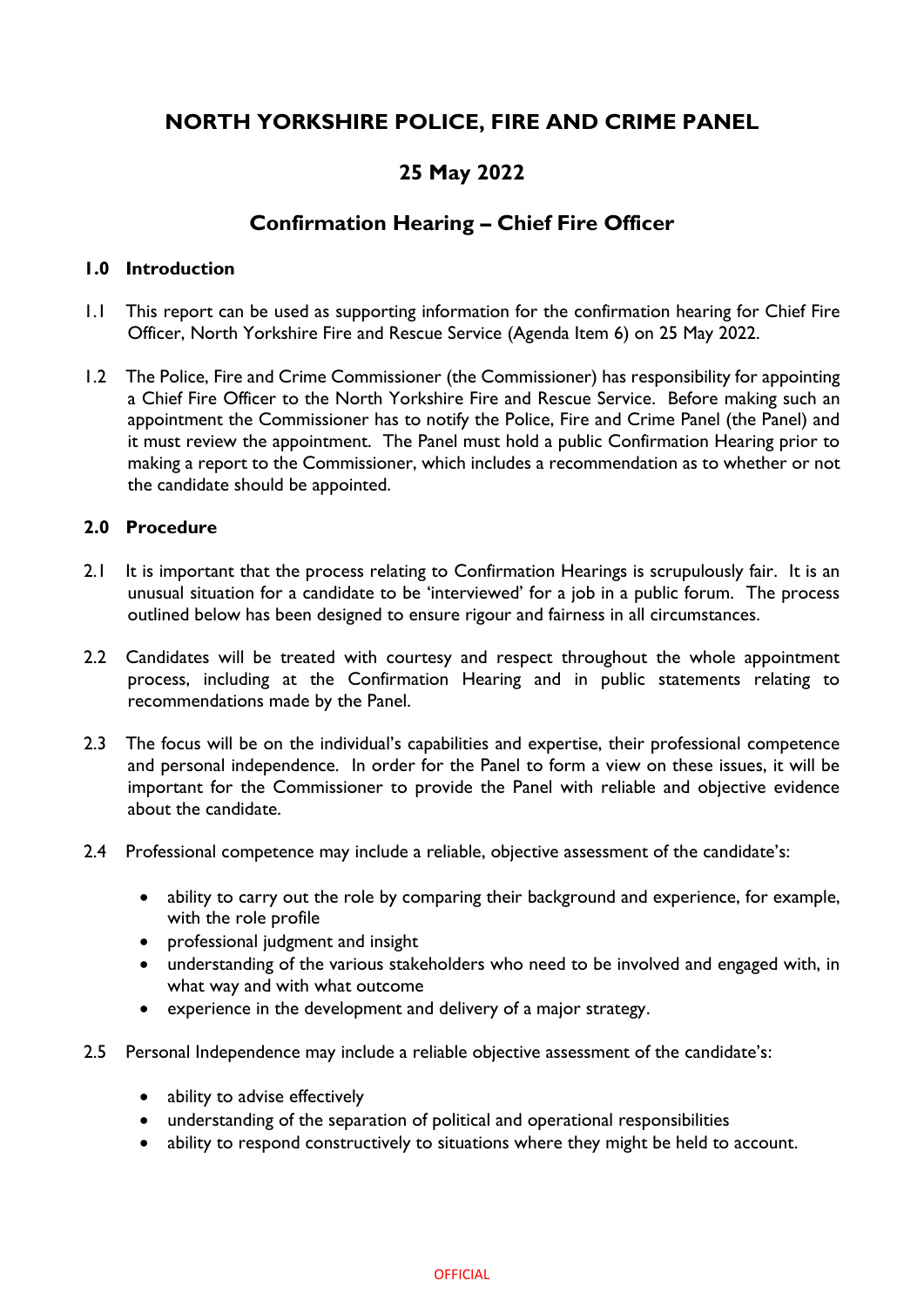2.6 Confirmation Hearings should take place as quickly as possible with minimal time between notification of the appointment, the hearing and reports and recommendations being made to the Commissioner. (The Act stipulates that a report and recommendation has to be sent within 3 weeks of the day that the Panel receives notification from the Commissioner.)

## **3.0 Formal Notification by the Commissioner**

3.1 The Commissioner must formally notify the Panel of the proposed appointment. At the same time, the Commissioner will supply the evidence required for the Panel to determine whether his judgement has been properly exercised.

## **4.0 Confirmation Hearing**

- 4.1 The Hearing will be held in public and the candidate will be requested to appear for the purpose of answering questions relating to the appointment.
- 4.2 The Panel will:
	- welcome the candidate
	- introduce those present
	- explain the process and key themes
	- explain the process for making a report and recommendation to the Commissioner as to whether or not the candidate should be appointed and (in the case of Chief Constable/Chief Fire officer only) the power to veto
	- treat the candidate fairly and politely
	- ask appropriate questions
	- not make statements
	- give the candidate an opportunity to clarify answers or ask questions
- 4.3 The Panel will be seeking to establish if, in its opinion, there are any grounds to not follow the Commissioner's proposal for appointment.
- 4.4 The questions need to relate to two general principles
	- i. Professional Competence
	- ii. Personal independence
- 4.5 The hearing should be a relatively focussed opportunity to explore key issues relating to these general principles. The LGA/Centre for Public Scrutiny guidance on confirmation hearings advises that a hearing should not be used as an opportunity for a Panel to explore the candidate's views on various areas of the Commissioner's policies, national policy issues or their plans once they assume the post, except insofar as those questions might relate directly to professional competence.
- 4.6 The hearing ought not to be used to explore hypothetical instances ie asking the candidate what they would do in a particular situation but should address issues of competence, suitability and expertise, priorities and vision, availability.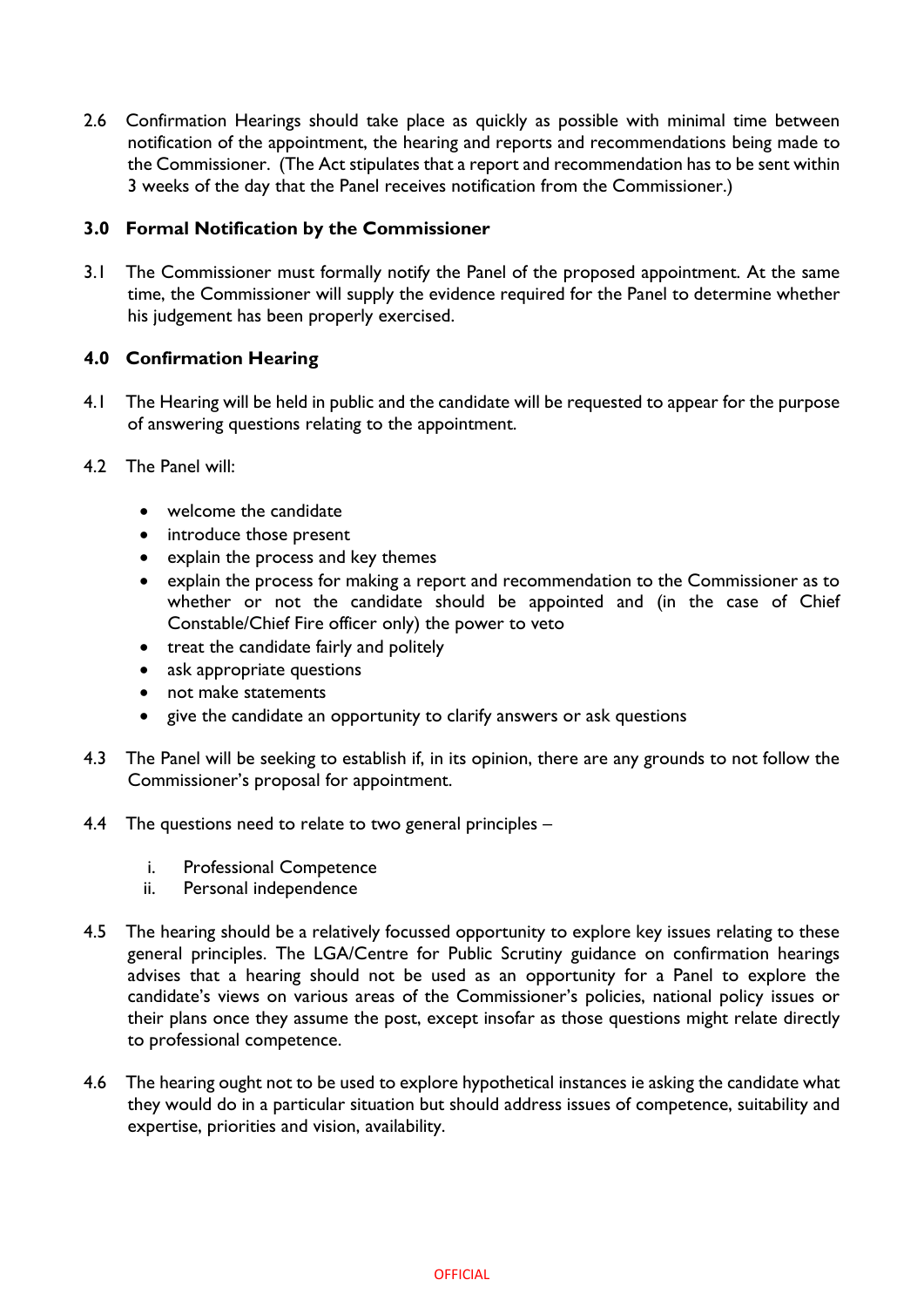## **5.0 Decision Making by the Panel**

- 5.1 The Panel will exclude the press and public to come to a decision on its report and recommendation.
- 5.2 The Panel's decision making process is as follows :–
- 5.3 Taking account of the minimum standards of professional competence and personal independence does the candidate meet the criteria set out in the role profile?
	- a) Do they have the Professional competence to carry out the role?
	- b) Do they have the personal independence to carry out the role?
- 5.4 The Panel must then determine whether to recommend that the preferred candidate is appointed. In the case of a Chief Fire Officer appointment, the Panel is able to exercise a power of veto (see also section 6, below).
- 5.5 A veto will only be used in exceptional circumstances by the Panel if the candidate does not appear to meet the minimum requirements of the post in relation to the individual's capabilities and expertise, their professional competence or personal independence.
- 5.6 In a circumstance where the candidate meets the two standards, but there is still cause for concern about his/her suitability, the Panel may choose to outline those concerns in its response to the Commissioner.

#### **6.0 Report and Recommendation**

- 6.1 The report and recommendation will be sent to the Commissioner within two working days of the Confirmation Hearing. (It has to be sent within three weeks of the day that the Panel received notification from the Commissioner.)
- 6.2 There are 3 options available to the Panel for this particular hearing:
	- **1. Report and recommendation to appoint**
	- **2. Report and recommendation not to appoint**
	- **3. Report and veto.**
		- An appointment can only be vetoed if two thirds of the Members of the Panel present at the time when the decision is made vote in favour of the veto
		- If a candidate is vetoed they cannot be appointed
		- The Commissioner may put forward another person as reserve candidate and the process will be followed again from 'Formal Notification by the Commissioner'. In these circumstances the Panel may only issue a report with a recommendation whether or not to appoint.
- 6.3 In the case of Chief Constable/Chief Fire Officer appointments only if the Panel does not make a report (including a recommendation as to whether or not the candidate should be appointed or veto the candidate) within 3 weeks of the day on which the Panel received the